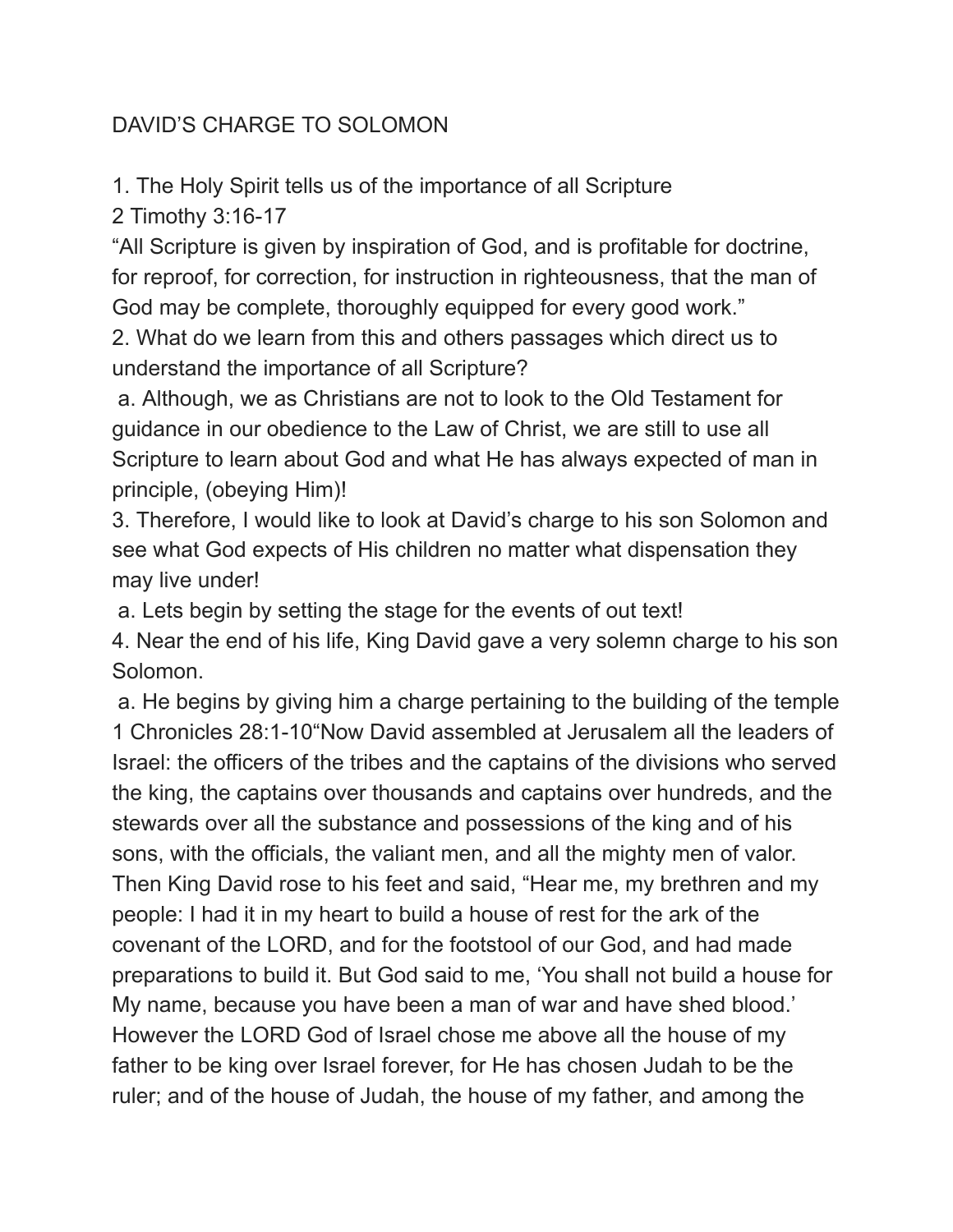sons of my father, He was pleased with me to make me king over all Israel. And of all my sons (for the LORD has given me many sons) He has chosen my son Solomon to sit on the throne of the kingdom of the LORD over Israel.

Now He said to me, 'It is your son Solomon who shall build My house and My courts; for I have chosen him to be My son, and I will be his Father. Moreover I will establish his kingdom forever, if he is steadfast to observe My commandments and My judgments, as it is this day.' Now therefore, in the sight of all Israel, the assembly of the LORD, and in the hearing of our God, be careful to seek out all the commandments of the LORD your God, that you may possess this good land, and leave it as an inheritance for your children after you forever. As for you, my son Solomon, know the God of your father, and serve Him with a loyal heart and with a willing mind; for the LORD searches all hearts and understands all the intent of the thoughts. If you seek Him, He will be found by you; but if you forsake Him, He will cast you off forever. Consider now, for the LORD has chosen you to build a house for the sanctuary; be strong, and do it."

b. I want us to pay particular note to David's words in verse 9

5. In this verse, David's charge involves three very important things found in our duty as Christians...

a. Solomon's duty toward God

b. Motivation for Solomon to fulfill that duty

c. Then there are God's promises and warnings regarding whether or not Solomon fulfills his duty

6. Using the verse as our text, I would like for us to look at some very important thoughts.

I. OUR DUTY TO OURSELVES AND TO GOD

A. WE ALL HAVE A DUTY TO KNOW GOD

1. David tells Solomon to "...know the God of your father" Jeremiah 9:23-24

"Thus says the LORD: "Let not the wise man glory in his wisdom, Let not the mighty man glory in his might, Nor let the rich man glory in his riches; But let him who glories glory in this, That he understands and knows Me,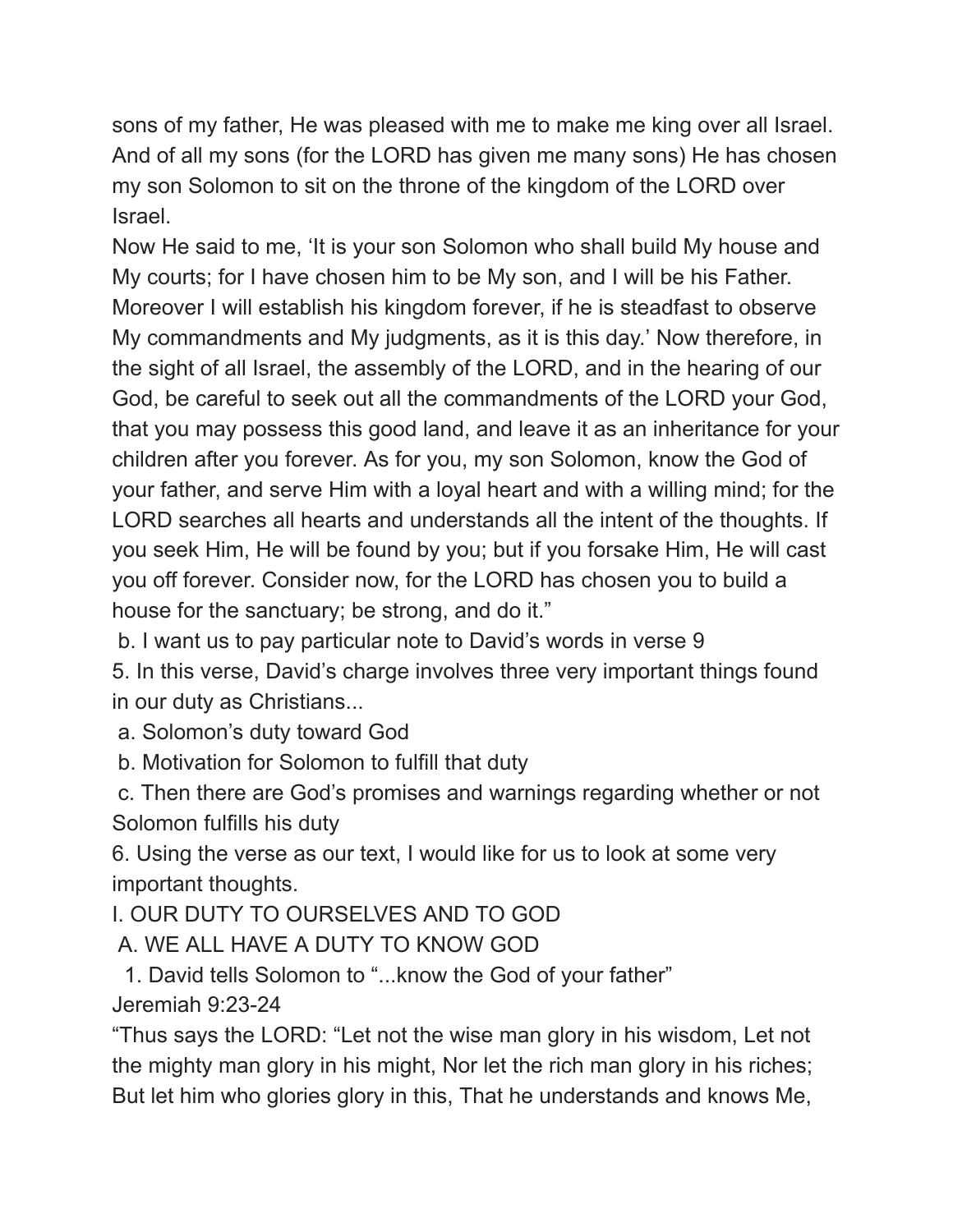That I am the LORD, exercising lovingkindness, judgment, and righteousness in the earth. For in these I delight," says the LORD.

2. Nothing is more important in life than for God's people to come to truly know Him

3. God is displeased when His people do not know Him

a. Notice what Hosea's writes to the children of Israel, God's people at that time!

Hosea 4:1

"Hear the word of the LORD, You children of Israel, For the LORD brings a charge against the inhabitants of the land: "There is no truth or mercy Or knowledge of God in the land."

Hosea 4:6

"My people are destroyed for lack of knowledge. Because you have rejected knowledge, I also will reject you from being priest for Me; Because you have forgotten the law of your God, I also will forget your children."

b. Notice what Paul writes to God's children of his day, Christians! Romans 1:18-28

"For the wrath of God is revealed from heaven against all ungodliness and unrighteousness of men, who suppress the truth in unrighteousness, because what may be known of God is manifest in them, for God has shown it to them. For since the creation of the world His invisible attributes are clearly seen, being understood by the things that are made, even His eternal power and Godhead, so that they are without excuse, because, although they knew God, they did not glorify Him as God, nor were thankful, but became futile in their thoughts, and their foolish hearts were darkened. Professing to be wise, they became fools, and changed the glory of the incorruptible God into an image made like corruptible man--and birds and four-footed animals and creeping things. Therefore God also gave them up to uncleanness, in the lusts of their hearts, to dishonor their bodies among themselves, who exchanged the truth of God for the lie, and worshiped and served the creature rather than the Creator, who is blessed forever. Amen. For this reason God gave them up to vile passions. For even their women exchanged the natural use for what is against nature.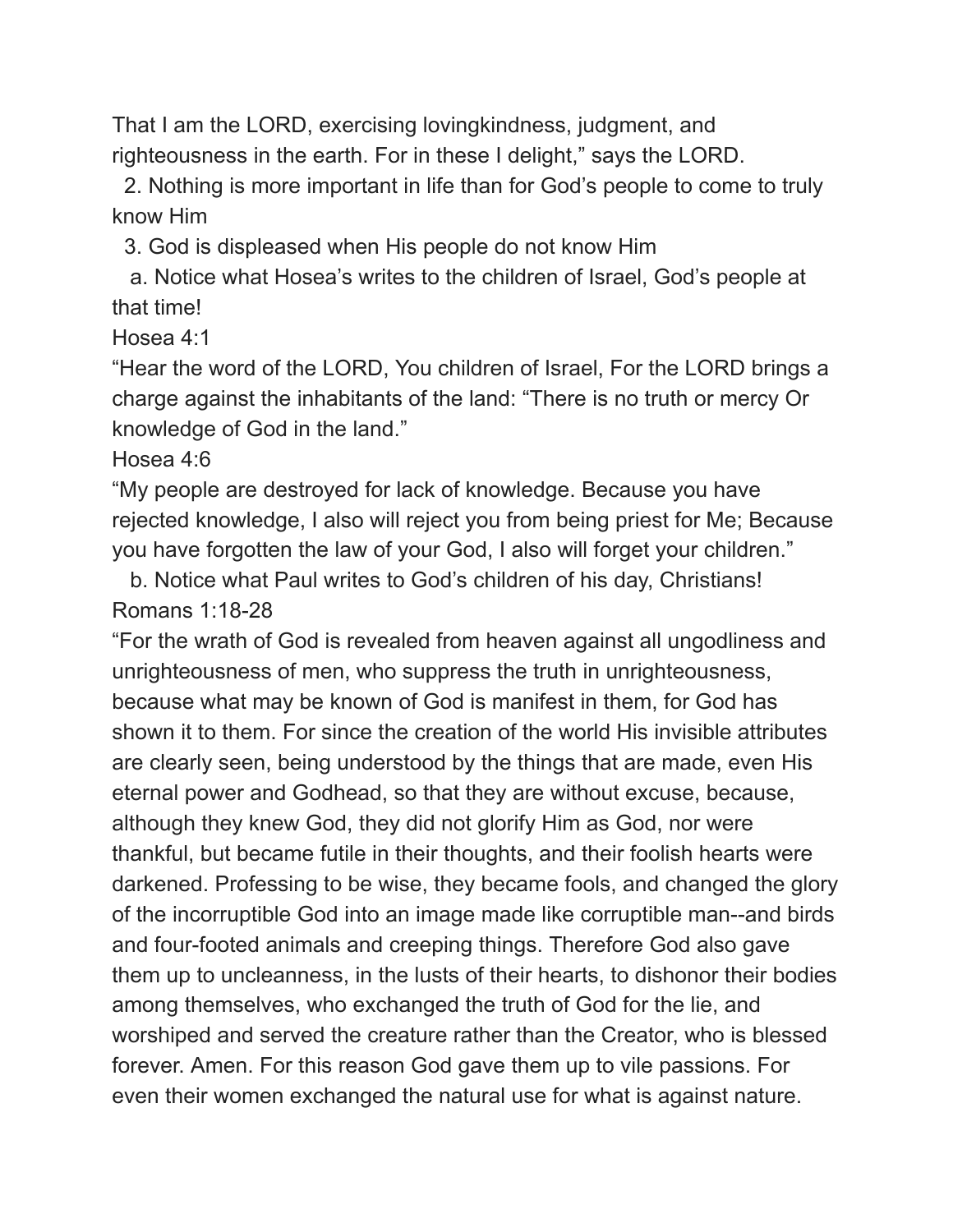Likewise also the men, leaving the natural use of the woman, burned in their lust for one another, men with men committing what is shameful, and receiving in themselves the penalty of their error which was due. And even as they did not like to retain God in their knowledge, God gave them over to a debased mind, to do those things which are not fitting;"

4. As I have already said, God is very displeased when people do not know Him, this is why He has made Himself known

a. He does this through His creation

Psalm 19:1-3

"To the Chief Musician. A Psalm of David. The heavens declare the glory of God; And the firmament shows His handiwork. Day unto day utters speech, And night unto night reveals knowledge. There is no speech nor language Where their voice is not heard."

b. He does this through His revelation, both Old and New Testaments

c. He accomplished this in the New Testament by the sending of His Son Hebrews 1:1-2

"God, who at various times and in various ways spoke in time past to the fathers by the prophets, has in these last days spoken to us by His Son, whom He has appointed heir of all things, through whom also He made the worlds;"

John 1:14

"And the Word became flesh and dwelt among us, and we beheld His glory, the glory as of the only begotten of the Father, full of grace and truth."

3. How serious is our effort to know God?

B. DAVID COMMANDED SOLOMON TO SERVE GOD

1. Notice how different translations render David's command...

- a. With a loyal heart (NKJV)
- b. With a whole heart (NASB, ESV)
- c. With wholehearted devotion (NIV)

2. Jesus described man's love (service) as the greatest commandment Matthew 22:36-38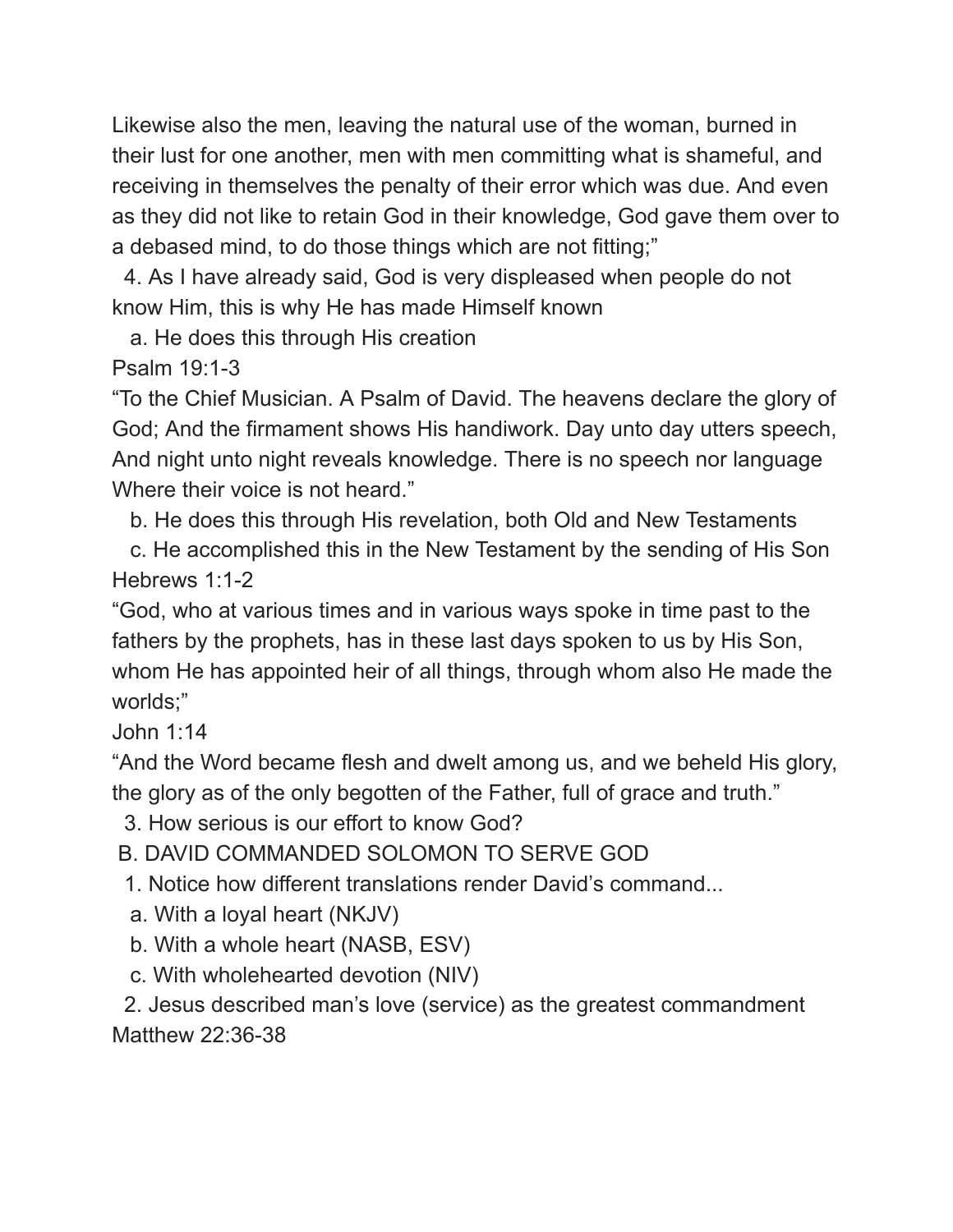"Teacher, which is the great commandment in the law? Jesus said to him, "'You shall love the LORD your God with all your heart, with all your soul, and with all your mind.' This is the first and great commandment."

C. His service was to be done with a willing mind (NKJV)

1. "cordially and sincerely, cheerfully and freely," - Gill

2. "neither in an hypocritical manner, nor through force and constraint, nor with loathing and weariness" - ibid.

3. This is the kind of service God still expects from His people today

a. A good example of this is found in the Christian's giving back to Him 2 Corinthians 8:12

"For if there is first a willing mind, it is accepted according to what one has, and not according to what he does not have."

2 Corinthians 9:7

"So let each one give as he purposes in his heart, not grudgingly or of necessity; for God loves a cheerful giver."

b. Another good example of this is found in the commandment for elders to shepherd the flock of God's people among them

1 Peter 5:1-2

"The elders who are among you I exhort, I who am a fellow elder and a witness of the sufferings of Christ, and also a partaker of the glory that will be revealed: Shepherd the flock of God which is among you, serving as overseers, not by compulsion but willingly, not for dishonest gain but eagerly;"

3. Are we committed to serving God completely and willingly?

4. To know God and serve Him with sincerity and zeal, is every Christian's duty!

This morning we are not able to come together at the building because of the corona-virus, but we still have the privilege and responsibility to worship God today - the 1st day of the week. We all can read the Scriptures, sing, and pray to our Father. My prayer is for the church that meets at Phil Campbell is that it will become stronger, more dependant on God. Don't let these obstacles make us weak and fearful.

James 1:12 NASB